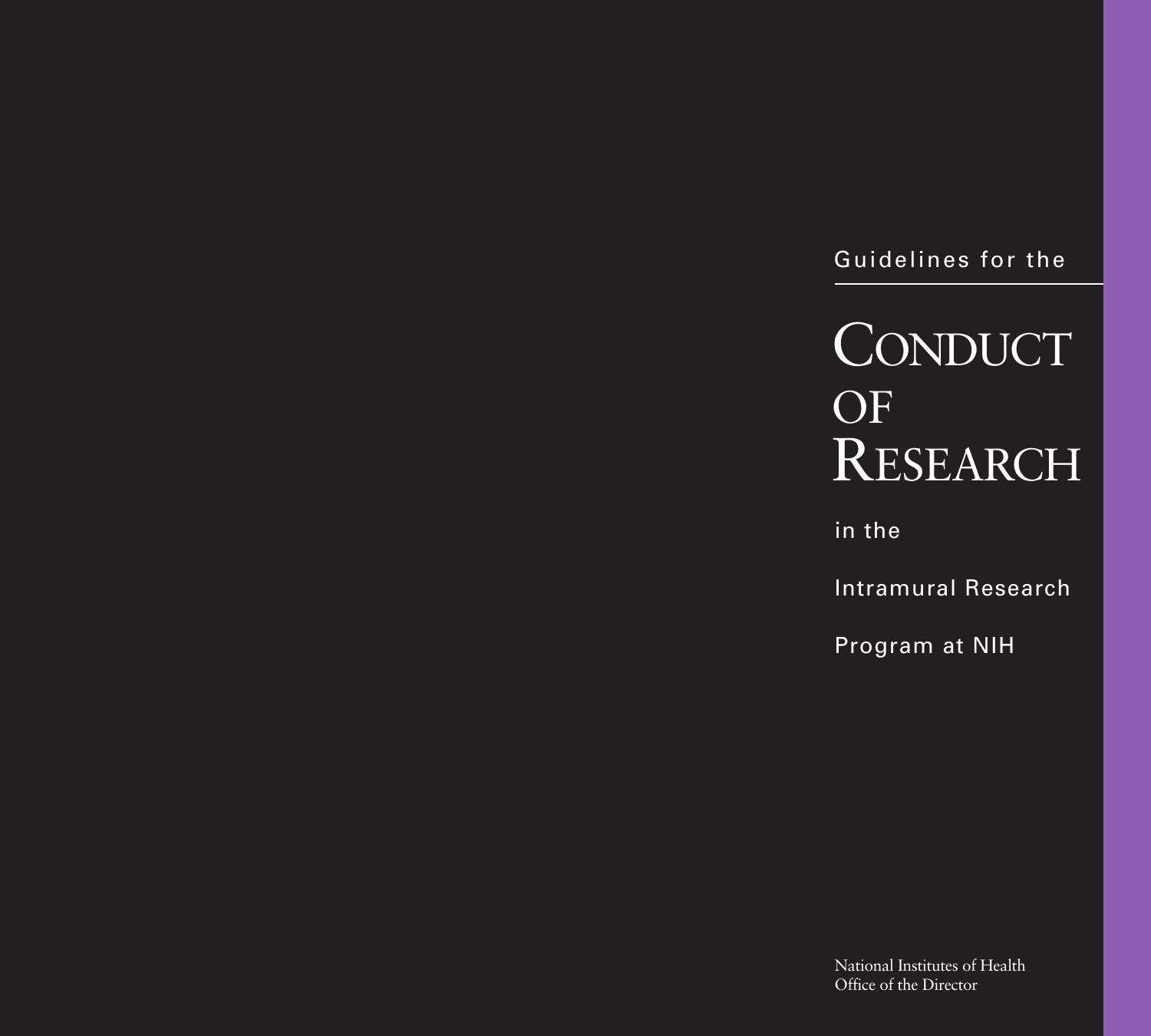The Guidelines for the Conduct of Research set forth the general principles governing the conduct of good science as practiced in the Intramural Research Programs at the National Institutes of Health (NIH). They address needs arising from the rapid growth of scientific knowledge, the increasing complexity and pace of research, and the influx of scientific trainees with diverse backgrounds. Accordingly, the Guidelines should assist both new and experienced investigators as they strive to safeguard the integrity of the research process.

The Guidelines, originally developed by the Scientific Directors of the Intramural Research Programs at the NIH, have been revised for this edition by the intramural scientists on the NIH Committee on Scientific Conduct and Ethics, and approved by the Scientific Directors. General principles are set forth concerning the responsibilities of research staff in the collection and recording of data, publication practices, authorship determination, mentoring, peer review, confidentiality of information, collaborations, human subjects research, financial conflicts of interest, and animal care and use.

It is important that every investigator involved in research at NIH read, understand, and incorporate the Guidelines into everyday practice. The progress and excellence of NIH research is dependent on our vigilance in maintaining the highest quality of conduct in every aspect of science.

Muhail Gottesman

*Michael M. Gottesman, M.D.* Deputy Director for Intramural Research, NIH

Guidelines for the

## **CONDUCT** OF RESEARCH

in the

4th Edition May 2007

Intramural Research

Program at NIH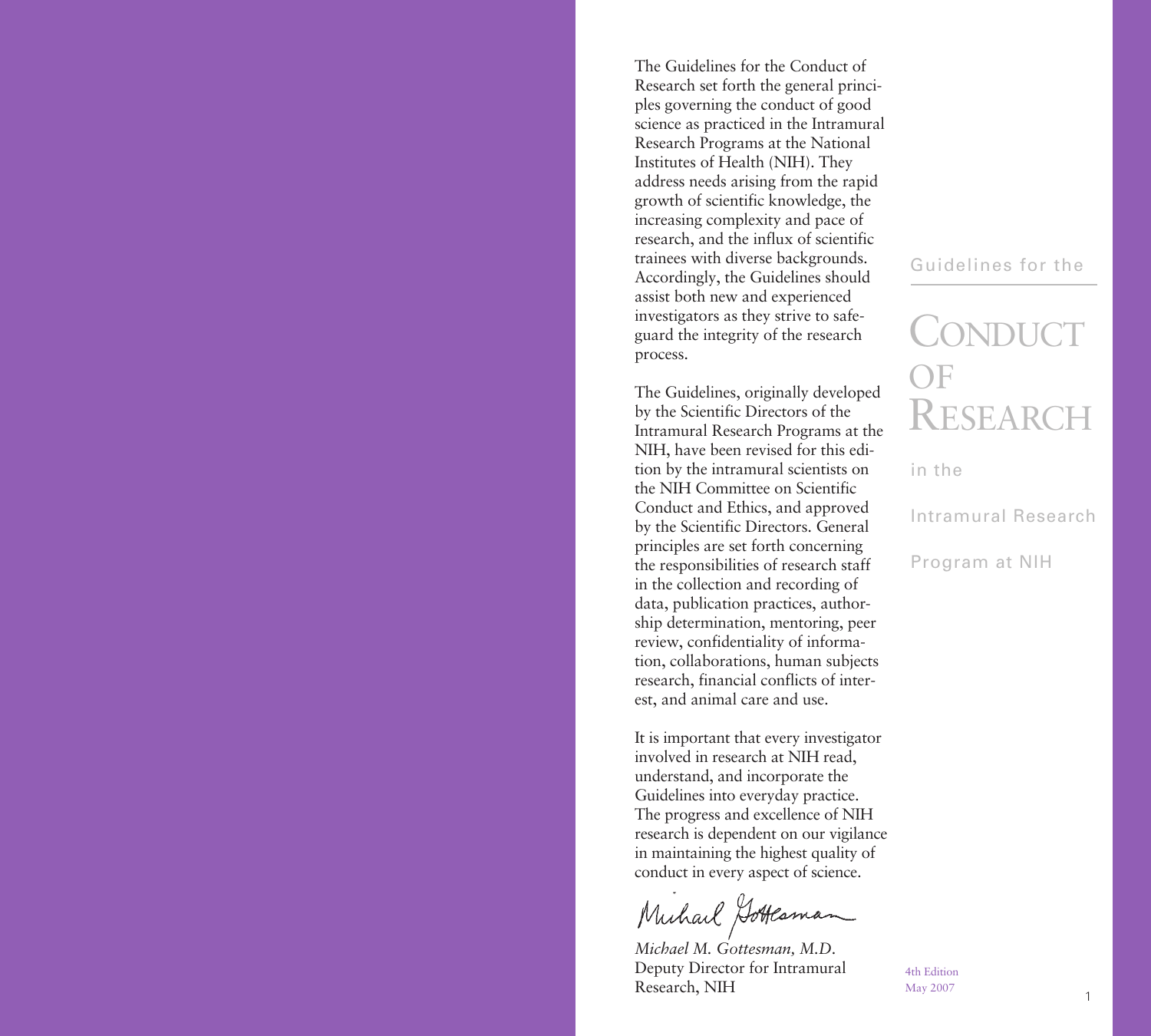Scientists in the Intramural Research<br>Programs at the National Institutes of Health generally are responsible for conducting original research consonant with the goals of their individual Institutes and Centers. These Guidelines were developed to promote high ethical standards in the conduct of research by intramural scientists at the NIH. It is the responsibility of each Principal Investigator who oversees a research group, and successive levels of supervisory individuals (especially Institute and Center Scientific Directors), to ensure that every NIH scientist is cognizant of these Guidelines and to resolve issues that may arise in their implementation.

Intramural scientists at NIH, as is true for all scientists, should be committed to the responsible use of scientific tools and methods to seek new knowledge. While the general principles of scientific methodologies -formulation and testing of hypotheses, controlled observations or experiments, analysis and interpretation of data, and oral and written presentation of all of these components to scientific colleagues for discussion and further conclusions - are universal, their detailed application may differ in different scientific disciplines and in varying circumstances. All research staff in the Intramural Research Programs should maintain exemplary standards of intellectual honesty in formulating, conducting, presenting, and reviewing research, as befits the leadership role of the NIH.

These Guidelines complement existing NIH regulations for the conduct of research such as those governing human subjects research, animal use, radiation, chemical and other safety issues, and the Standards of Conduct that apply to all federal employees.

The formulation of these Guidelines is not meant to codify a set of rules, but rather to elucidate, increase awareness and stimulate discussion of patterns of scientific practice that have developed over many years and are followed by the vast majority of scientists, and to provide benchmarks when problems arise. Although no set of guidelines, or even explicit rules, is likely to prevent willful scientific misconduct, it is hoped that formulation of these Guidelines will contribute to the adoption of exemplary standards of intellectual honesty in the conduct of research by all scientists.

The public and our scientific colleagues will ultimately judge the NIH by its adherence to high intellectual and ethical standards, as well as by its development and application of important new knowl edge through scientific creativity. **▲**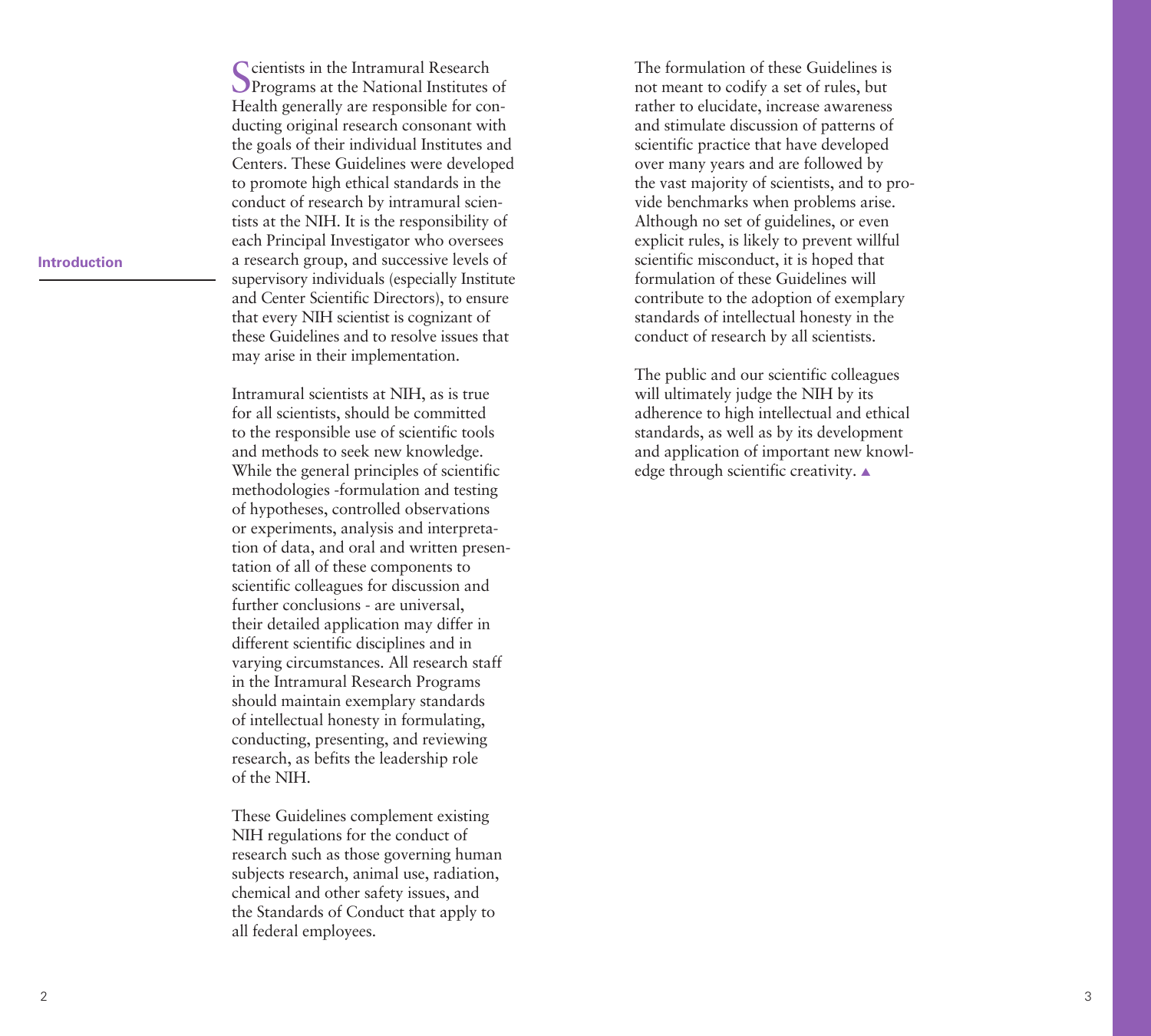**Responsibilities of Research Supervisors and Trainees**

esearch training is a complex process, **The central aspect of which is an** extended period of research carried out under the supervision of an experienced scientist. This supervised research experience is not merely performance of tasks assigned by the supervisor, but rather is a process wherein the trainee takes on an increasingly independent role in the selection, conceptualization and execution of research projects. The trainee should be provided with training in the necessary skills and knowledge necessary for a suc cessful career as a research investigator. It should be recognized that the trainee has unique, time-sensitive needs relevant to career advancement. Guidance and advocacy from the supervisor in this regard are essential components of training.

In general, a trainee will have a single primary supervisor , but may also have other individuals who function as mentors for specific aspects of training and career development. It is the responsibility of the primary supervisor to serve as a role model and provide a rich research environment in which the trainee has the opportunity to acquire both the conceptu al and technical skills of the field. In this setting, the trainee should be provided with clear expectations and undertake a significant piece of research, usually cho sen as the result of discussions between the mentor and the trainee, which has the potential to yield new knowledge of importance in that field. In order to pro vide a meaningful, high quality training experience, the mentor should monitor and guide the trainee's progress closely, and interact personally on a regular basis to give timely feedback regarding research findings and progress. Supervisors and mentors should limit the number of trainees in their laboratory or branch to the number for whom they can provide an appropriate and productive training

experience. Mentoring should be adapted to the needs and career stage of each individual trainee.

Specific aspects of the mentor-trainee relationship deserve emphasis. Training should impart to the young investigator appropriate standards of scientific conduct both by instruction and by example. Mentors should be particularly diligent to involve trainees in research and related activities that contribute to their careers, including participation in intramural or extramural collaborations, encouragement of presentations at scientific meetings, and networking. Mentors should provide trainees with timely and realistic appraisals of their performance and with advice regarding career opportuni ties and advancement.

Trainees have responsibilities to their supervisors and to their institutions as well. These responsibilities include adherence to these Guidelines and other applicable rules, and programmatic constraints related to the needs of the research team and Institute/Center. The same standards of professionalism and collegiality apply to trainees as to their supervisors and mentors. **▲**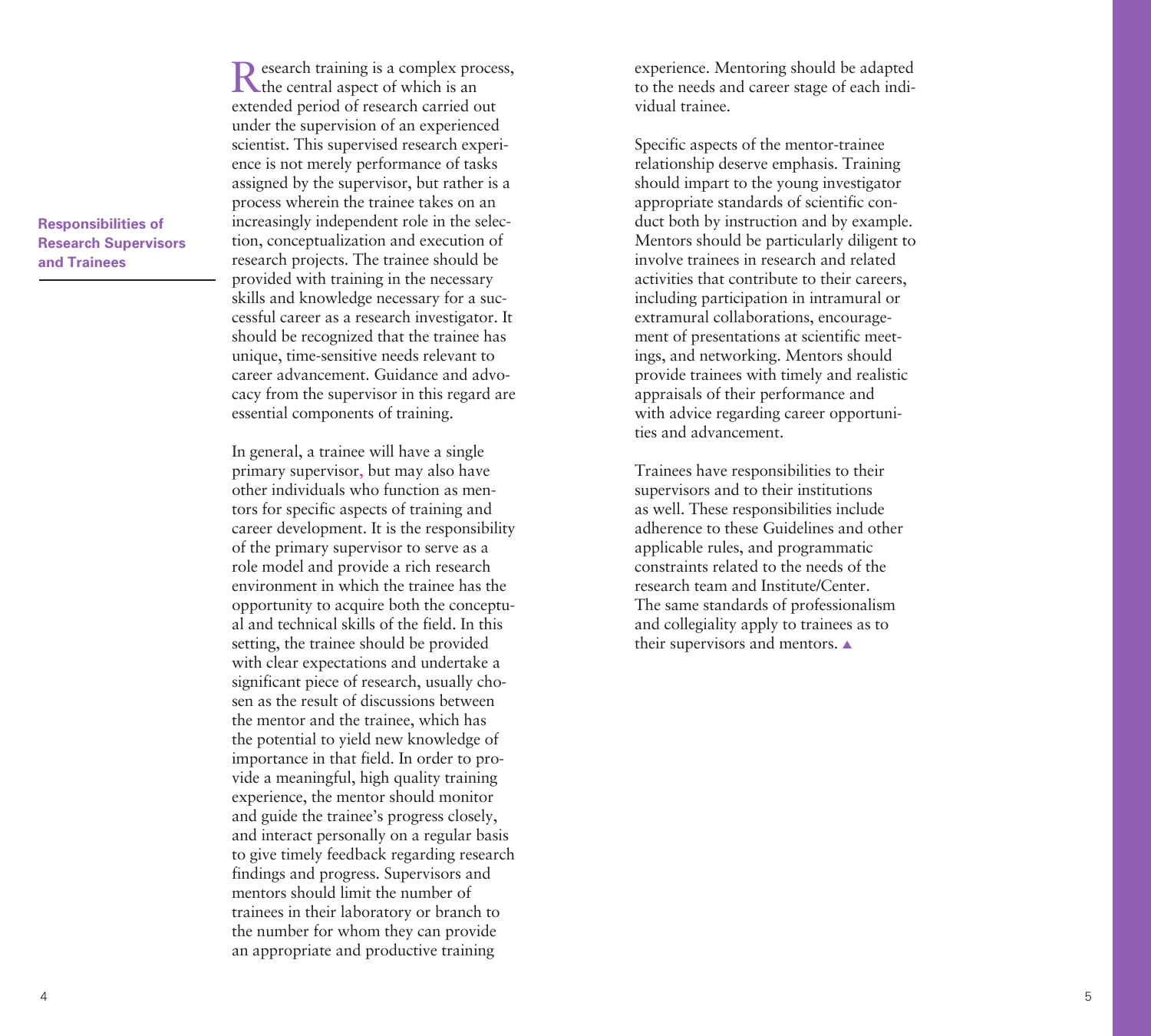Research data, including detailed experimental protocols, all primary data, and procedures of analysis and presentation are the essential components of scientific processes and progress. Scientific integrity is inseparable from meticulous attention to the acquisition and maintenance of these research data.

**Data Management and Archiving**

The results of research should be carefully recorded in a form that will allow continuous access for analysis and review. When possible, it is best to store data in both electronic and hard-copy form. Attention should be given to annotating and indexing notebooks and documenting computerized information to facilitate detailed analysis and review of data. All data, even those from observations and experiments not directly leading to publication, should be treated comparably. All research data should be available to supervisors and scientific collaborators for timely review, consistent with requirements of confidentiality. Investigators should be aware that research data are legal documents for purposes such as establishing patent rights or defending the veracity of published results, and are subject to subpoena by congressional committees and the courts.

Research data, including the primary experimental results and computer and statistical analyses, should be retained for a sufficient period to allow analysis and repetition by others of published material resulting from those data. Seven years is specified by the Federal Government (http://www.ori.dhhs.gov/documents/FR\_ Doc 05-9643.shtml) as the minimum period of retention but this may be longer under some circumstances, such as clinical research.

Notebooks, other research data, and supporting materials, such as unique reagents, belong to the National Institutes of Health, and should be maintained and made available, in general, by the Laboratory in which they were developed. Departing scientists may take copies of notebooks or other data for further work. Under special circumstances, such as when required for continuation of research, departing investigators may take primary data or unique reagents with them if adequate arrangements for their safekeeping and availability to others are documented by the appropriate Institute or Center official. Transfer of reagents should be documented through a Material Transfer Agreement.

Data management, including the decision to publish, is the responsibility of the principal investigator. After publication, the research data and any unique materials that form the basis of that communication should be made available promptly and completely to all qualified scientists seeking further information. Exceptions may be necessary to maintain confiden tiality of clinical data or if unique materials were obtained under agreements that preclude their dissemination. Consult the PHS policy relating to the distribution of unique research resources for further guidance (http://grants2.nih.gov/grants/ guide/notice-files/not96-184.html). **▲**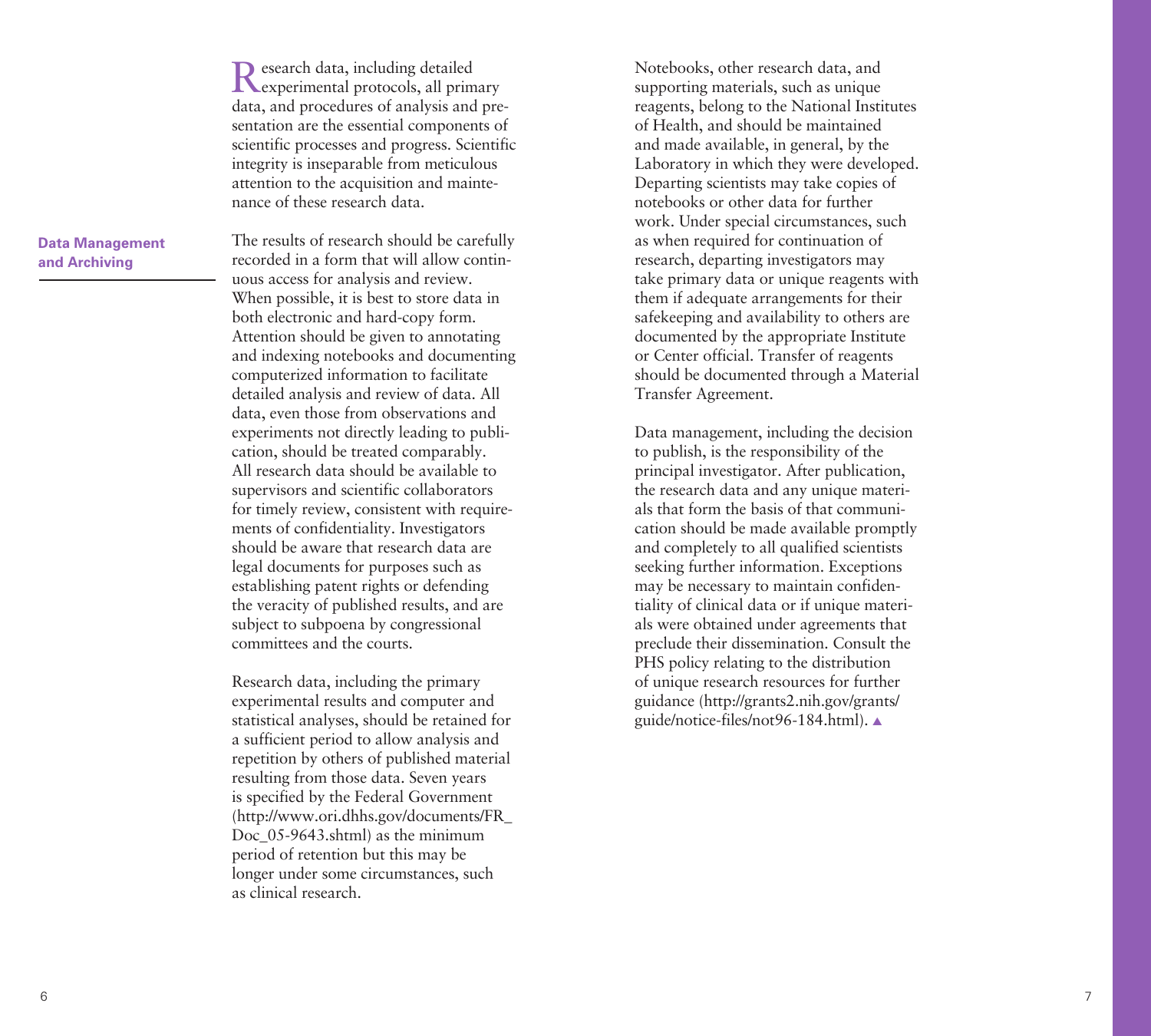Publication of results is an integral<br>and essential component of resear and essential component of research. Other than presentation at scientific meetings, publication in a scientific journal should normally be the mechanism for the first public disclosure of new findings. Exceptions may be appropriate when serious public health or safety issues are involved. Although generally considered the end point of a particular research project, publication is also the beginning of a process in which the scientific community at large can assess, correct and further develop any particular set of results.

Timely publication of new and significant results is important for the progress of science. Fragmentary publication of the results of a scientific investigation or mul tiple publications of the same or similar data are inappropriate. Each publication should make a distinct and substantial contribution to its field. As a corollary to this principle, tenure appointments and promotions should be based on the importance of the scientific accomplishments and not on the number of publica tions in which those accomplishments were reported.

Each paper should contain sufficient information for the informed reader to assess its validity, including all the infor mation that would be necessary for scientific peers to repeat the experiments. Essential data that are not included in the published paper due to space limitations (e.g. nucleic acid and protein sequences, microarray data and crystallographic information) should be deposited in the appropriate public databases or made available online. It is not necessary to provide materials (such as proteins) that others can prepare by published proce dures, materials (such as polyclonal antisera) that may be in limited supply, or clinical specimens (whose distribution

is controlled by human subjects protection requirements, as described in a later section). However, it is an obligation of NIH intramural scientists to make reasonable amounts of expandable materials (e.g. monoclonal antibodies, bacterial strains, mutant cell lines) and analytical amounts of reagents (e.g. polyclonal antibodies, purified proteins, uniquelysynthesized compounds) that are essential for repetition of the published experiments available to qualified scientists, using appropriate Material Transfer Agreements or collaborative agreements consistent with NIH policy. This can be achieved by making arrangements to send such materials to a central repository. Consult the PHS policy relating to the distribution of unique research resources for further guidance (http://grants2.nih. gov/grants/guide/notice-files/not96- 184.html).

The current NIH Public Access Policy (http://publicaccess.nih.gov/publicac cess\_manual.htm) requests and strongly encourages all NIH-funded investigators to make their peer-reviewed final manu scripts available to other researchers and the public at the NIH National Library of Medicine's (NLM) PubMed Central (PMC) (http://www.pubmedcentral.nih. gov) immediately after publication of the final version. Authors are given the option to release their manuscripts at a later time, up to 12 months after the official date of final publication. NIH expects that only in limited cases will authors deem it necessary to select the longest delay period. **▲**

**Publication**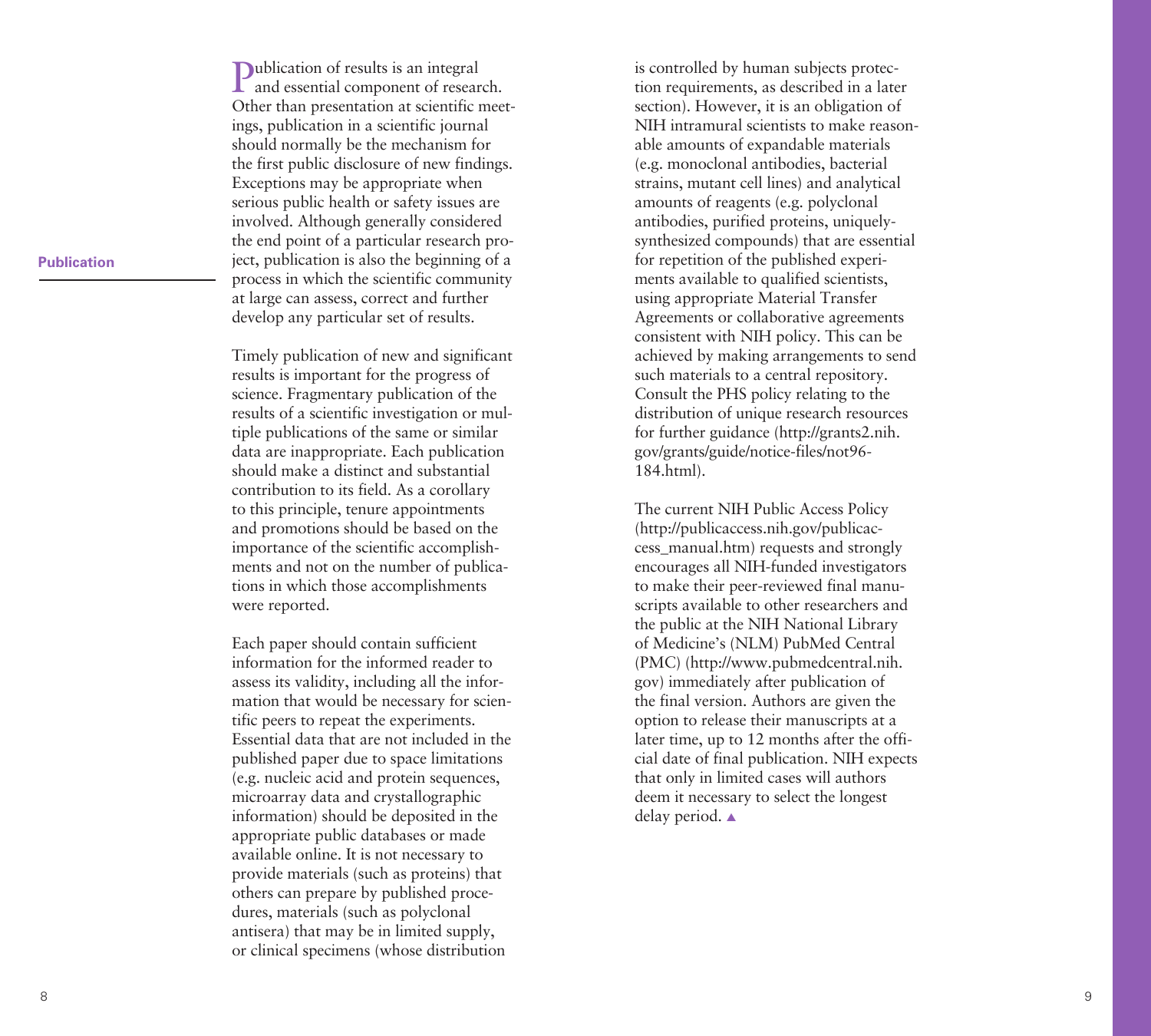Authorship refers to the listing of names of participants in all communications, both oral and written, of experimental results and their interpretation to scientific colleagues. Authorship is the fulfillment of the responsibility to communicate research results to the scientific community for external evaluation. Authorship is also the primary mechanism for determining the allocation of credit for scientific advances and thus the primary basis for assessing a scientist's contributions to developing new knowl edge. As such, it potentially conveys great benefit, as well as responsibility.

For each individual the privilege of authorship should be based on a signifi cant contribution to the conceptualiza tion, design, execution, and/or interpretation of the research study, as well as on drafting or substantively reviewing or revising the research article, and a willingness to assume responsibility for the study. Individuals who do not meet these criteria but who have assisted the research by their encouragement and advice or by providing space, financial support, reagents, occasional analyses or patient material should be acknowledged in the text but not be authors. These authorship guidelines are comparable to those now described in the Uniform Requirements for Manuscripts Submitted to Biomedical Journals, which were developed by the International Committee of Medical Journal Editors (http://www.icmje.org/).

Because of the variation in detailed practices among disciplines, no universal set of standards for authorship can easily be formulated. It is expected, however, that each research group and Laboratory or Branch will freely discuss and resolve questions of authorship, including the order of authors, before and during the course of a study. Further, each author

should review and support the manuscript that is to be submitted (originally or in revision) for publication. Each author should be willing to support the general conclusions of the study. The NIH recommends that the transmittal letter accompanying a manuscript submission identify the exact contribution of each author.

The corresponding author should be considered the primary author (but is not necessarily the first author), with the additional responsibilities of coordinating the completion and submission of the work, satisfying pertinent rules of submission, and coordinating responses of the group to inquiries or challenges. The corresponding author should assure that the contributions of all collaborators are appropriately recognized and that each author has reviewed and authorized the submission of the manuscript in its origi nal and revised forms. Corresponding authors must be especially vigilant that the above criteria are met before sending articles to journals that publish submissions on line upon acceptance of the manuscript.

All manuscripts and abstracts coming from the Intramural Research Program must be cleared in accordance with the instructions included at http://www1. od.nih.gov/oir/sourcebook/oversight/ pub-clear.htm. **▲**

#### **Authorship**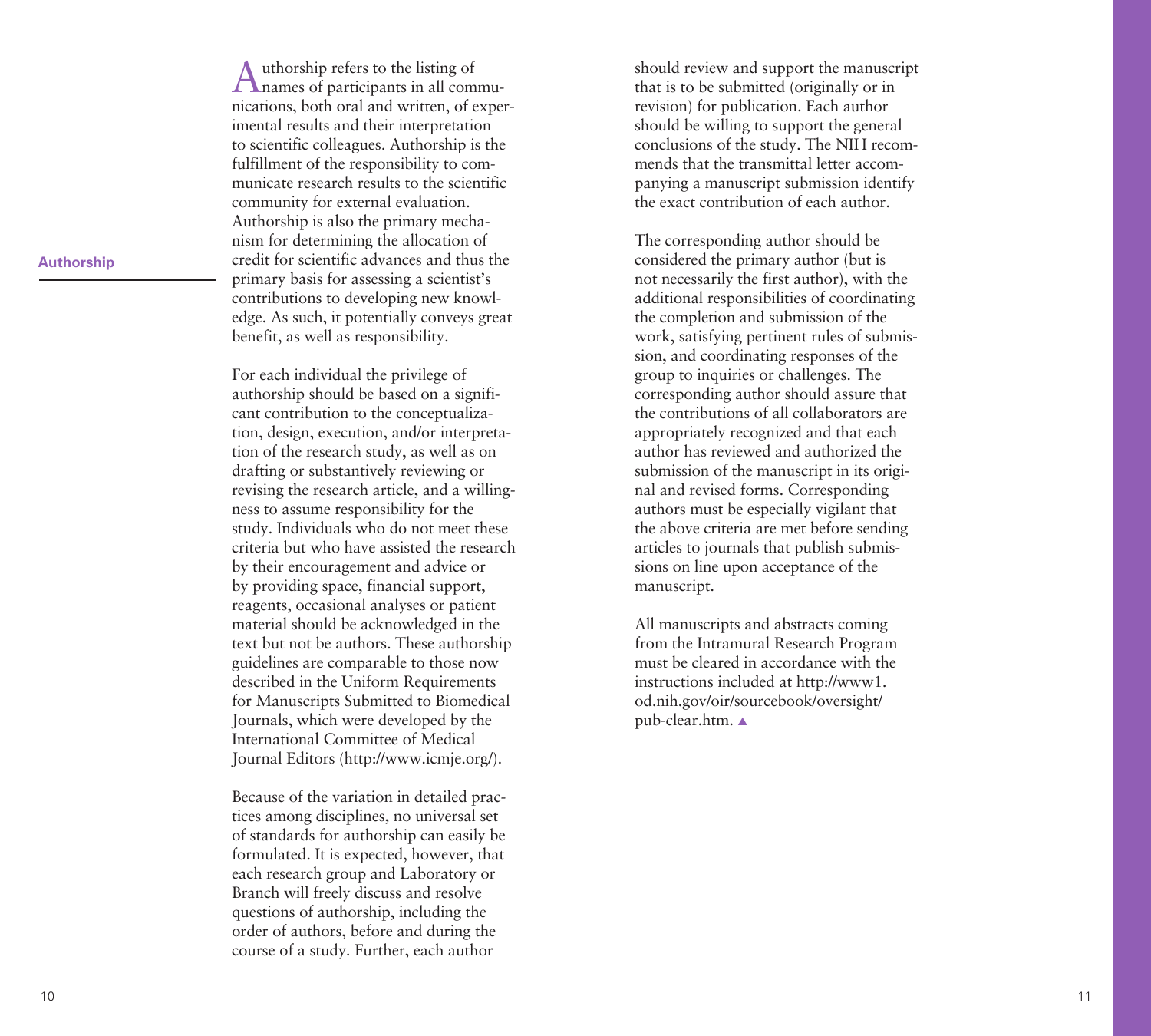Peer review is expert critique of either<br>a scientific treatise, such as an article prepared or submitted for publication, a grant proposal, or a clinical research protocol, or of an investigator's research program, as in a site visit. Peer review is an essential component of the conduct of science. Decisions on the funding of research proposals and on the publication of experimental results must be based on thorough, fair and objective evaluations by recognized experts. Therefore, although it is often difficult and timeconsuming, scientists have an obligation to participate in the peer review process. In doing so, they make an important contribution to science.

Peer review requires that the reviewer be expert in the subject under review. The reviewer should avoid any real or perceived conflict of interest that might arise because of a direct competitive, collaborative or other close relationship with one or more of the authors of the material under review. Normally, such a conflict of interest would require a decision not to participate in the review process and to return any material unread. Some review activities may require review and approval by a supervisor and/or deputy ethics counsellor in an IC (see http:// www1.od.nih.gov/oir/sourcebook/ ethic-conduct/officialdutypolicy.htm).

The review must be objective. It should be based solely on scientific evaluation of the material under review within the context of published information and should not be influenced by scientific information not publicly available.

All material under review is privileged information. It should not be used to the benefit of the reviewer unless it previously has been made public. It should not be shared with anyone unless necessary to the review process, in which case the names of those with whom the information was shared should be made known to those managing the review process. Material under review should not be copied and retained or used in any manner by the reviewer unless specifically permitted by the journal or reviewing organization and the author. **▲**

#### **Peer Review and Privileged Information**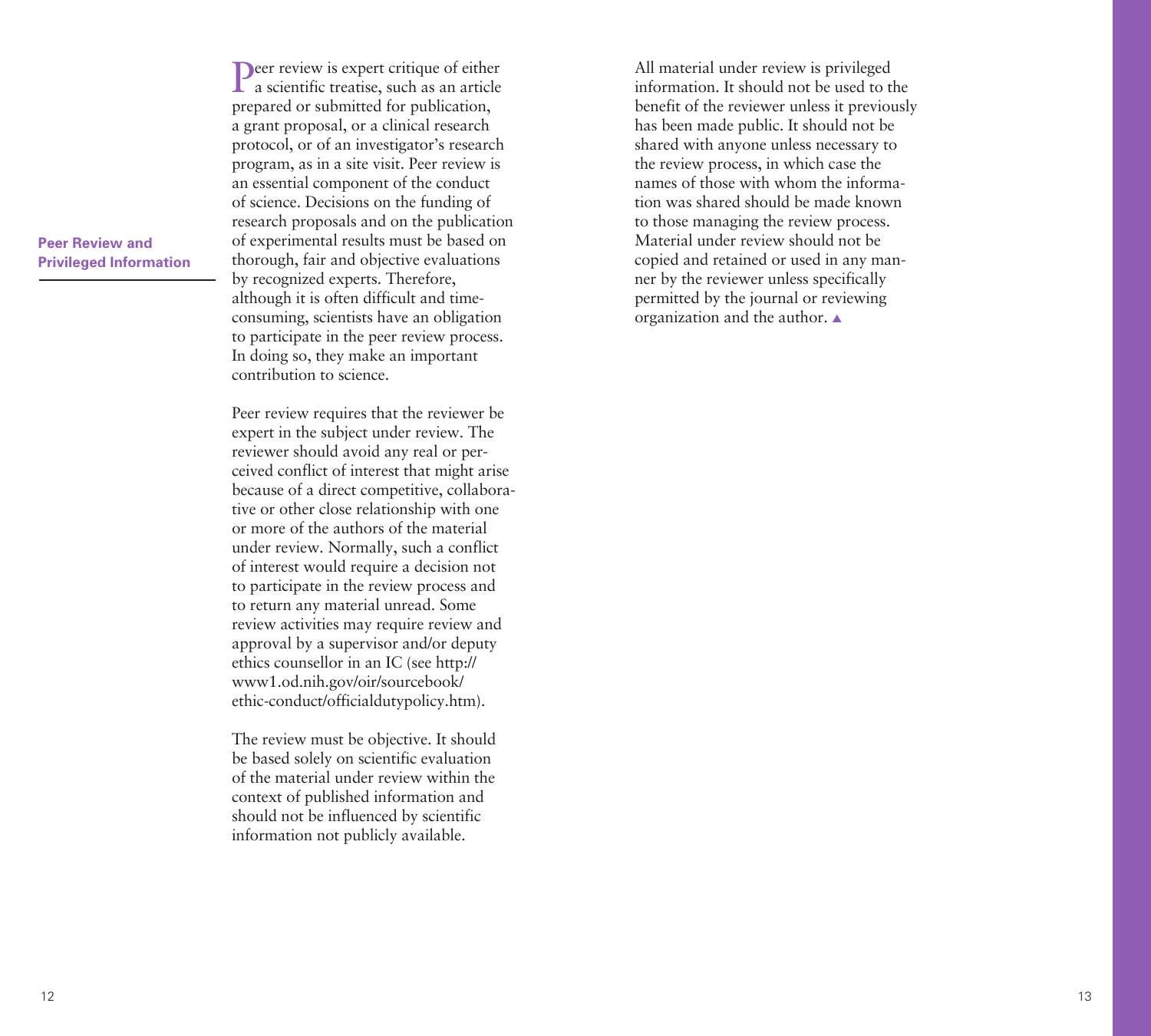Collaborative research brings together investigators with distinct strengths to work together on a defined problem or address a specific research goal. Research collaborations, within NIH as well as with extramural institutions, are strongly encouraged and supported; the complex scientific questions that face us today often require interdisciplinary or multidisciplinary approaches.

**Collaborations**

Successful collaborations are characterized by a strong sense of direction, a willingness to commit time and effort, an efficient communication strategy for discussion among the group members, a system in place for reevaluation as the project progresses, and a clear definition of roles and responsibilities. It is advisable that the ground rules for collaborations, including eventual authorship issues, be discussed openly among all participants from the beginning. The NIH Ombudsman Office has developed a useful set of criteria to consider in establishing collaborations (http://www4.od.nih.gov/ ccr/collab.html).

Whenever collaborations involve the exchange of biological materials they are routinely formalized by written agreements. Material Transfer Agreements (MTAs) are used for the simple transfer of proprietary research material without collaboration, for example if you request a reagent from, or give one to, a colleague outside the NIH. Cooperative Research and Development Agreements (CRADAs) are agreements between one or more NIH laboratories and at least one nonfederal group (private sector, university, not-for-profit, non-federal government).

CRADAs provide a protected environment for long-term collaborations; they confer intellectual property rights to NIH inventions. CRADAs are handled by the Technology Transfer Office of your Institute (http://ott.od.nih.gov/).

Consulting can be viewed as a one-way collaboration, in which an NIH scientist is asked to contribute to an outside project by providing expert advice. Information about the NIH guidelines governing consulting activities and forms for obtaining permission can be found at http://ethics.od.nih.gov/ **▲**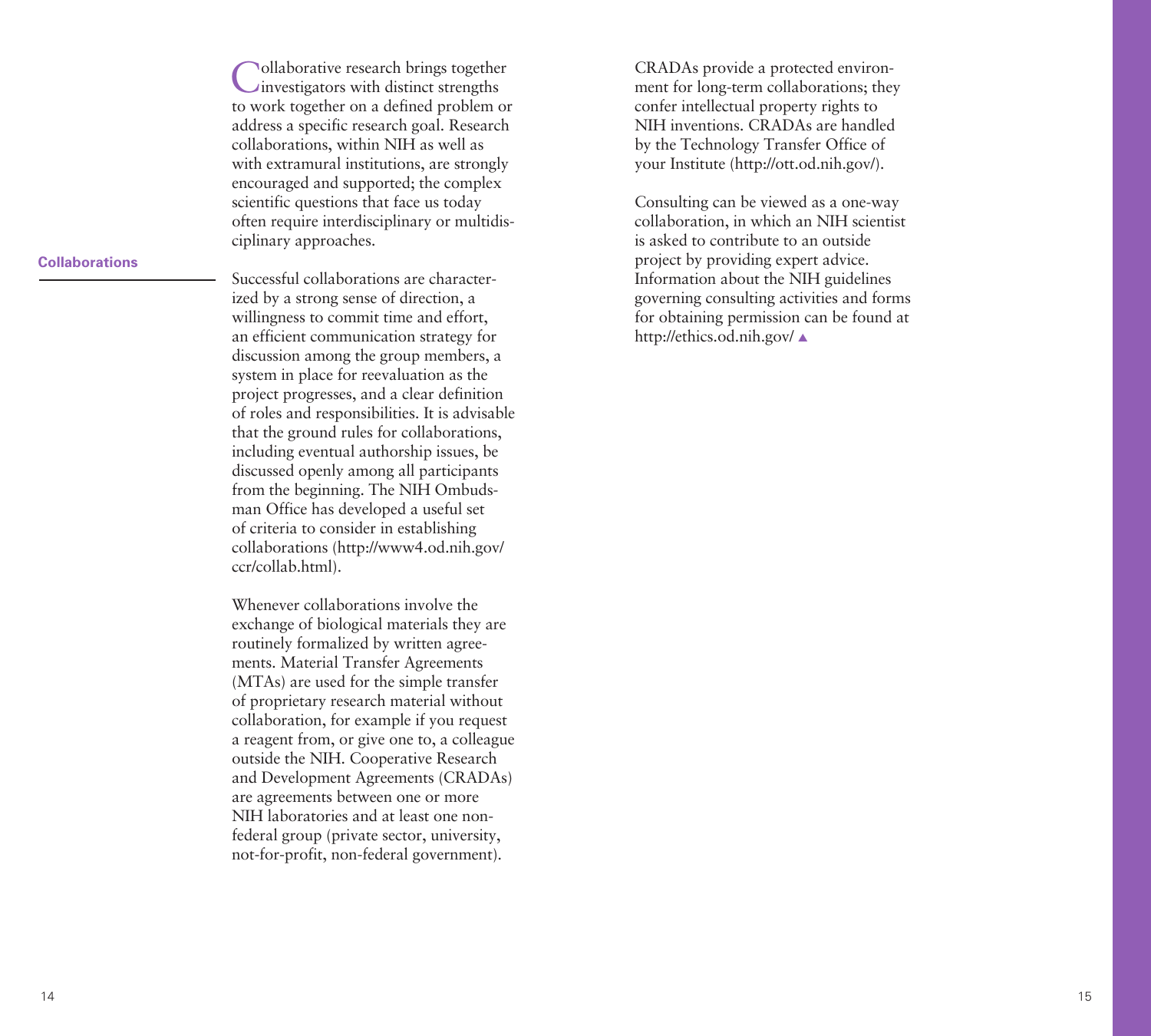**Financial Conflicts of Interest**

Real or perceived conflicts of interest due to financial relationships with outside organizations may not be recognized by others unless specific information is provided. Therefore, the scientist should disclose all relevant financial interests, including those of the scientist's immediate family, to the Institute or Center during the planning, conducting and reporting of research studies; to funding agencies before participating in peer review of applications for research support; to meeting organizers before presentation of results; to journal editors when submitting or refereeing any material for publication; and in all written communications and oral presentations. Financial interests include, but are not limited to, ownership of stock or equity, patents, consulting arrangements, collaboration agreements, honoraria, service on advisory boards, or management appointments. Failure to disclose conflicts of interest can threaten the integrity of research and undermine the public's trust in the NIH's intramural research activities. When there is a potential conflict of interest, full disclosure and complete transparency are always the best policy. The NIH's Ethics Program (http://ethics.od.nih.gov/) has specific rules concerning conflicts of interest, outside activities (such as consulting and speaking), gifts, honorary awards, and investments. Intramural researchers should become familiar with these rules and refer any questions to the Deputy Ethics Counselor of their Institute or Center.

A specific *Guide to Preventing Conflicts of Interest in Human Subjects Research at NIH* covers participation in human subjects research in the Intramural Research Program (http://intranet.cc.nih. gov/od/conflict\_interest/conflict\_memo. shtml). **▲**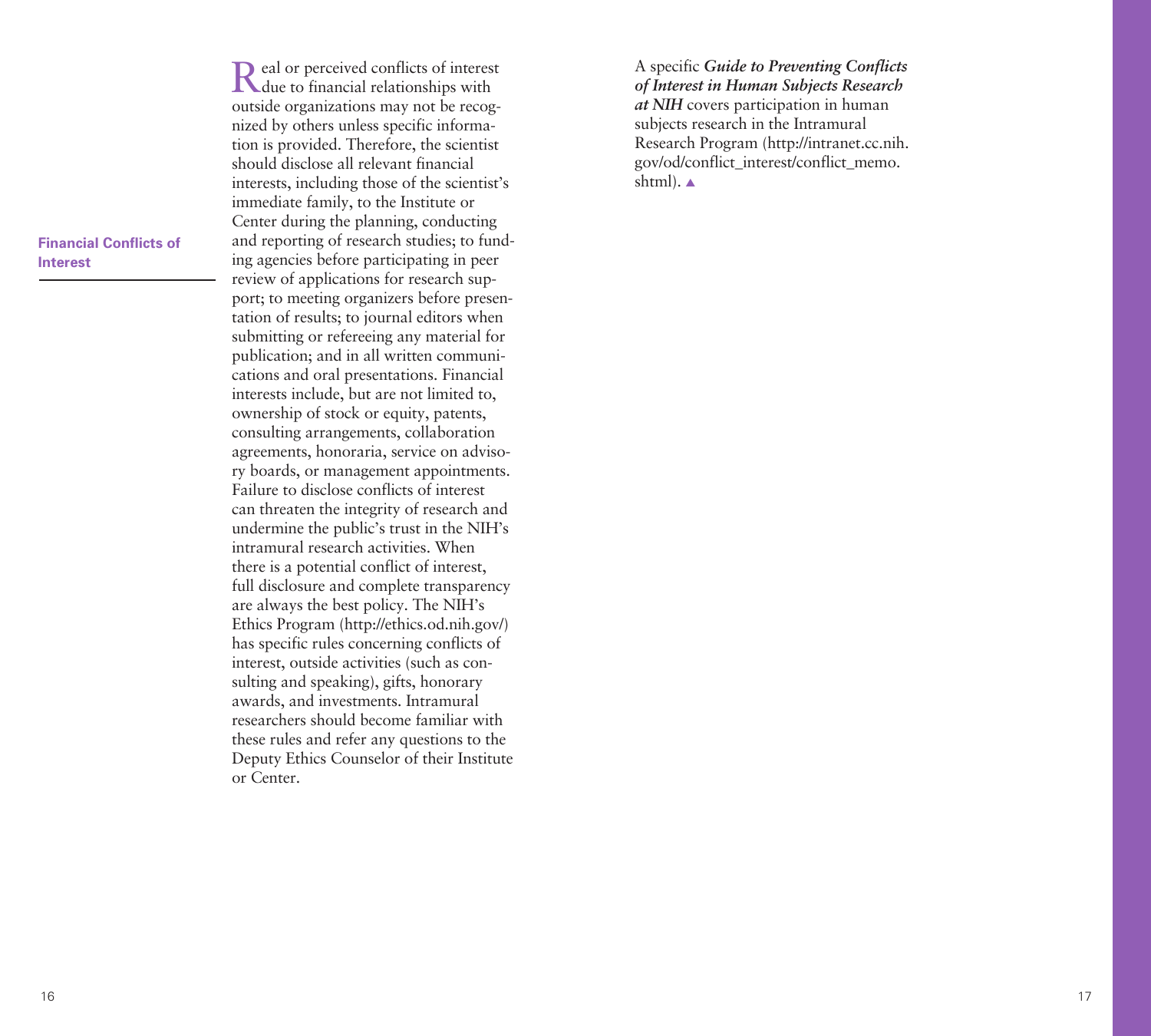For the purposes of these Guidelines, clinical research is defined as interactions with human subjects, or with material or information obtained from human subjects, in order to produce generalizable knowledge. This is distinguished from interactions designed solely to benefit a particular patient. The NIH Intramural Research Program has a formal human research protection program supervised by the Office of Human Subjects Research (OHSR). All intramural research must be consistent with the requirements of the human research protection program and all intramural investigators are responsible for knowledge of, and compliance with, them. OHSR can help investigators understand and comply with the ethical guidelines and regulatory requirements for clinical research.

All scientists working with human samples/subjects must take the course "Protecting Human Subjects" (http://ohsr. od.nih.gov/researcherCBT/intro.html?my IPNum=128231088007). In addition, OHSR has published a booklet "Guide lines for the Conduct of Research Involving Human Subjects at the NIH" (http://ohsr.od.nih.gov/guidelines/Gray Booklet82404.pdf) to assist those doing clinical research.

Investigators involved in clinical research have special responsibilities regarding the preparation of research protocols, registra tion of clinical trials, protection of human subjects, supervision of trainees, collection and storage of research data, and conduct of epidemiologic research. These responsibilities are briefly discussed below.

*Protocols:* Investigators must prepare a written clinical research protocol describ ing the scientific background, objectives, subject eligibility criteria, design, methods of data collection and analysis, risks and

benefits of the proposed research, and qualifications of the investigators. The protocol must undergo IC-specific scientific review and then be reviewed and approved by the IC Institutional Review Board (IRB) (unless the research is specifically exempt by the OHSR because it does not qualify as human subjects research, e.g., when samples are fully anonymized). All clinical studies require that informed consent be obtained from prospective subjects prior to commencing the research. Studies using investigational drugs or devices must also be reviewed and approved by the Food and Drug Administration (FDA).

*Collection and Storage of Data:* Investigators must ensure the integrity and confidentiality of data collected in the course of clinical research, and protect the privacy, as well as safety, of human subjects. Attention should be paid to appropriate storage and retention of research records, data, and samples, in accordance with NIH and FDA guidelines. Investigators are responsible for the oversight of all research personnel involved in the clinical study, ensuring that they adhere to the research protocol and Good Clinical Practice 1 .

Intramural investigators who receive human samples or data from extramural investigators are responsible for ensuring that they were collected in accordance with ethical guidelines and regulatory requirements. This is usually satisfied by a clinical research protocol and consent document approved by an IRB at the extramural institution, but sometimes may require a parallel clinical research protocol at the NIH. Similar protections are required prior to sending personally identifiable human samples or data to extramural collaborators. The IC IRB and OHSR should be consulted prior to

**Human Subjects Research**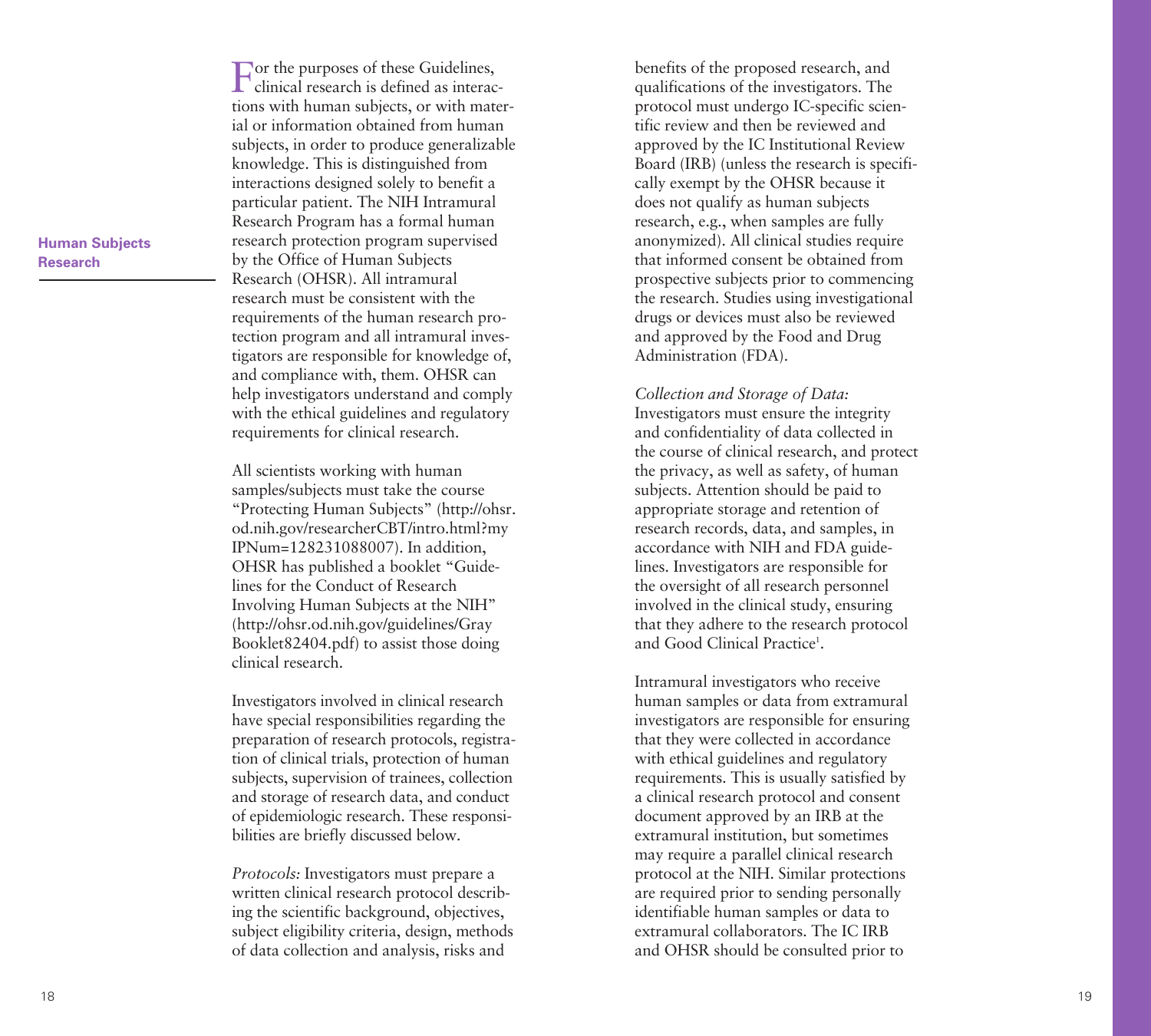any transfer to determine the appropriate review and approval mechanisms. Specific regulations govern the use of archival materials (http://ohsr.od.nih.gov/info/ DDIR\_memo.html).

*Registration of Clinical Trials:* Clinical trials (i.e., studies evaluating the safety or efficacy of a diagnostic test or treatment intervention) should be registered with a public trials registry (e.g., www.clinical trials.gov).

*Epidemiologic Research:* Epidemiologic research, the study of the distribution and determinants of disease in groups of individuals, presents special challenges for investigators. Although epidemiologists are not usually responsible for clinical care, they must nevertheless ensure that epidemiologic investigations do not inter fere with the clinical care or privacy of patients. The epidemiologist must ensure that abnormal findings that could affect a subject's health and require medical attention are dealt with appropriately. Data on diseases, habits, and behavior must be presented and published in a way that protects the identity of particular individuals, families, and groups.

Although it is the practice of some jour nals not to publish research findings that have been partially released to the public, it may be necessary for reasons of immediate public health considerations to report the findings of epidemiologic research to the study participants, institu tional leadership, other researchers, and, in some cases, health officials, before the study has been completed. The health and safety of the public has precedence.

Development and review of detailed protocols are as important in epidemiologic research as in clinical research and any other health science. However, the time for protocol development and review may be appropriately shortened in circumstances such as the investigation of an acute epidemic or toxicological danger where the epidemiologic investigation may provide data of crucial importance to the identification and mitigation of a threat to public health. Nevertheless, even in these situations, systematic planning is necessary and the investigator should formalize the study design in a written document and have it peer-reviewed in an expedited manner before the research is begun. **▲**

<sup>1</sup> Guidelines for Good Clinical Practice, developed by the<br>International Conference on Harmonization of Technical<br>Requirements for Registration of Pharmaceuticals for<br>Human Use (ICH) can be accessed at www.ICH.org.<br>20 International Conference on Harmonization of Technical Requirements for Registration of Pharmaceuticals for Human Use (ICH) can be accessed at www.ICH.org.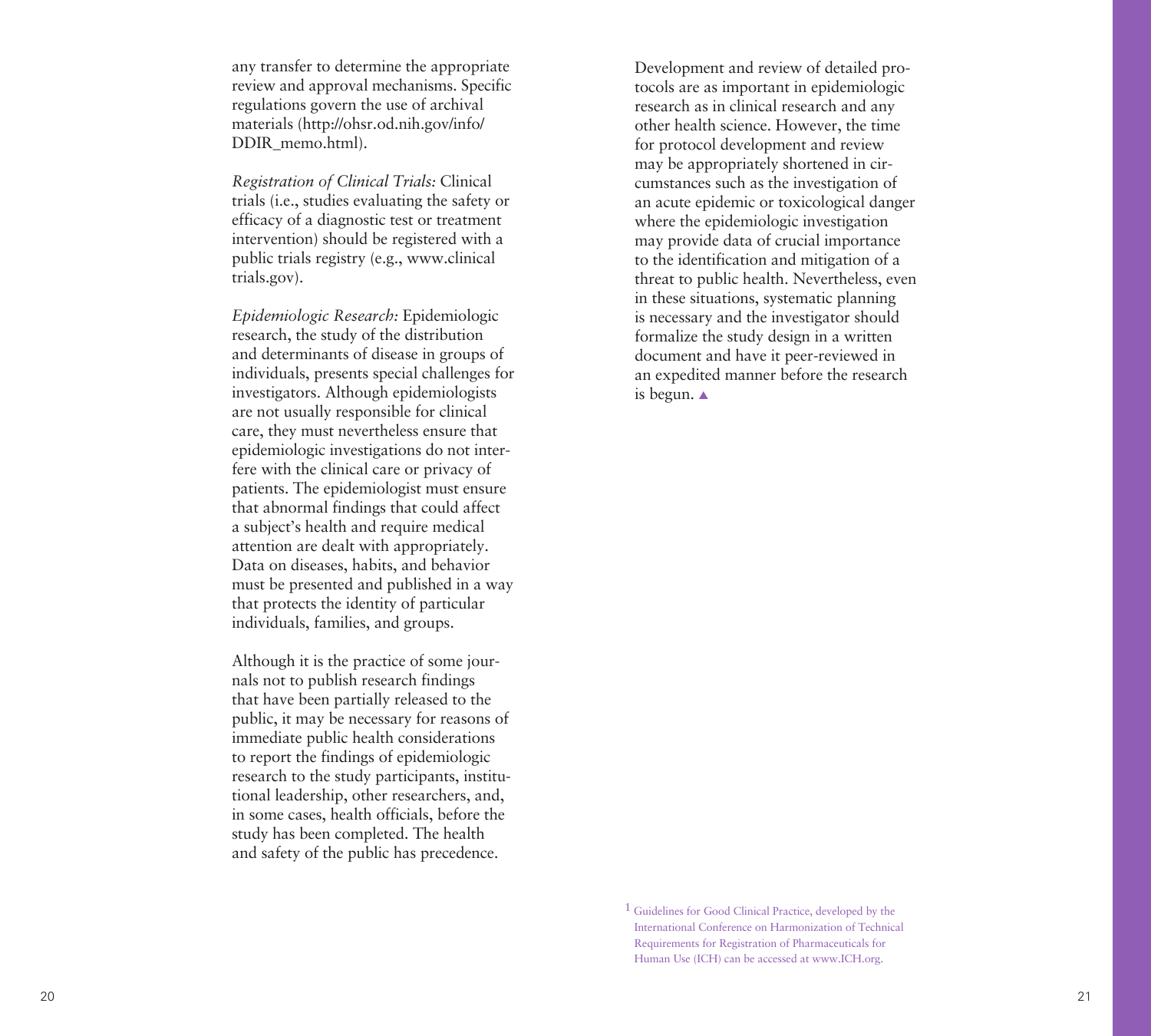The use of laboratory animals is often essential in biomedical research and humane and effective use of animals is a necessary and important element of such research activities. Animal research, for the purposes of these Guidelines, is defined as *in vivo* research performed on laboratory animals in order to develop knowledge that contributes to improvement of health and well-being of humans as well as other animals. The NIH Office of Animal Care and Use (OACU) (http://oacu.od.nih.gov/) has developed NIH Policy Manuals for Animal Care and Use in the Intramural Program to assist NIH intramural investigators to understand and comply with the ethical guidelines and regulatory requirements for testing, research or training involving laboratory animal subjects. The use of animals in research is covered by protocols that must be reviewed and approved by an NIH Animal Care and Use Committee (ACUC). Investigators conducting animal research must take the NIH course "Using Animals in Intramural Research".

The animal care and use program of each IC is directed by a senior veterinarian, the Animal Program Director, and falls under the oversight of an ACUC. All components of the intramural NIH Animal Care and Use program are accredited by the Association for Assessment and Accreditation of Laboratory Animal Care International.

Prior to commencing animal studies, an animal study protocol must be prepared according to existing guidelines. Investigators should contact the IC ACUC for guidance on the requirements for approval and implementation of animal study protocols. When developing research proposals involving animals, investigators should consider alternatives to the use of animals based upon the following guidance:

- Reduction: Reduction in the numbers of animals used to obtain information of a certain amount and precision;
- Refinement: Decrease in the incidence or severity of pain and distress in those animals that are used;
- Replacement: Use of other materials, such as cell lines or eggs, or substitution of a lower species, which might be less sensitive to pain and distress, for a higher species.

The animal research protocol should be circulated for comment and review by the investigators and collaborators involved in the project, and requires approval by the IC ACUC prior to study initiation. It should be scrupulously adhered to in the conduct of the research, which should be carried out by appropriately qualified investigators and staff who are experienced in conducting procedures on living animals. **▲**

#### **Animal Care and Use**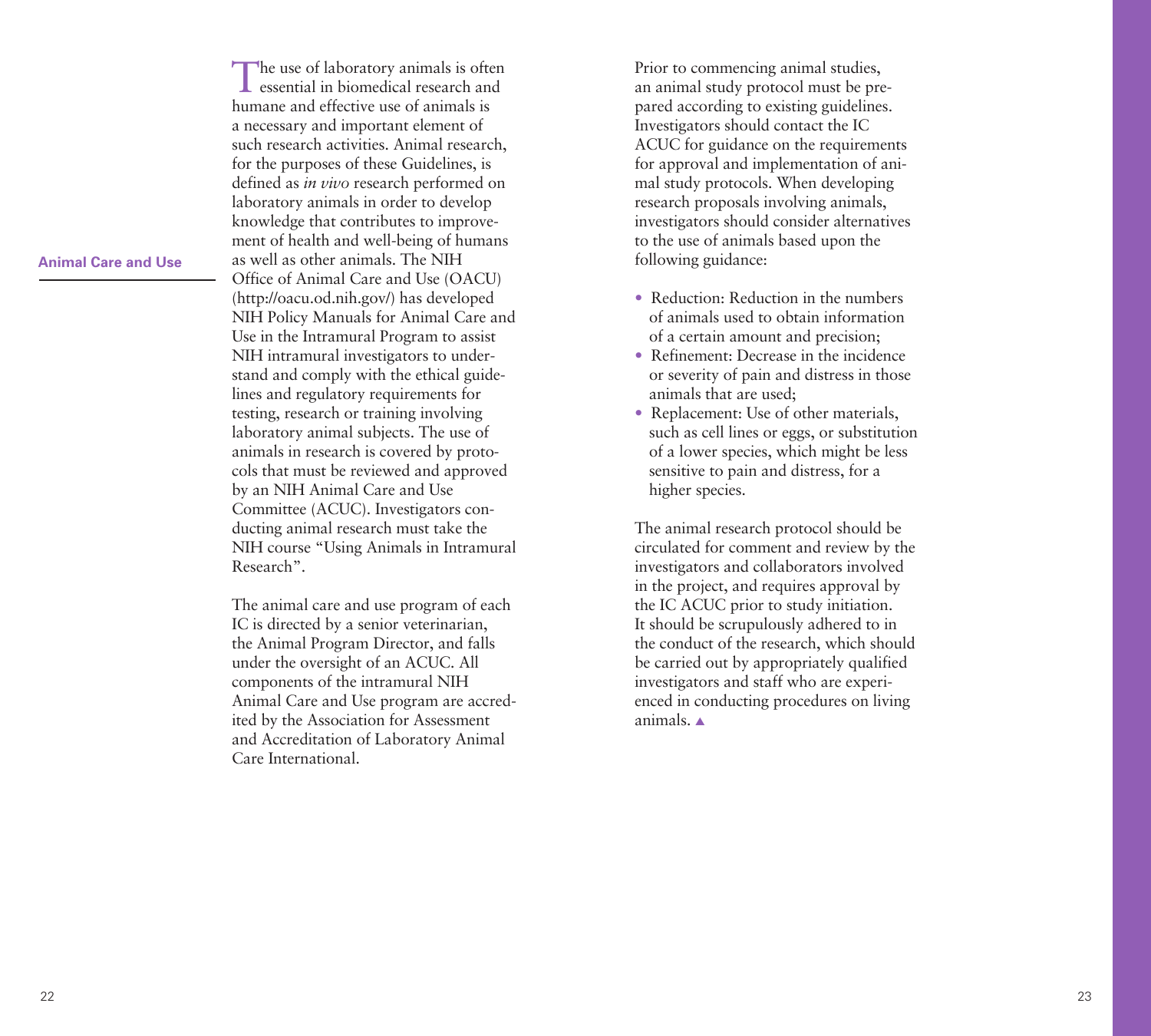The scientific community and general public rightly expect adherence to exemplary standards of intellectual honesty in the formulation, conduct, reporting and reviewing of scientific research. Investigators must act with honesty and integrity when editing, analyzing, and presenting data. Deceptive manipulation of data, be it misrecording of data, inappropriate exclusion of outlying data points, or enhancement of images is research misconduct.

**Research Misconduct**

Allegations of scientific misconduct are taken seriously by the National Institutes of Health. The process of investigating allegations must be balanced by equal concern for protecting the integrity of research as well as the careers and reputa tions of researchers. The procedures followed at the NIH are intended to permit allegations of scientific misconduct to be processed promptly, confidentially, and fairly. Prompt action on an allegation helps minimize any harm to the public that could result if misconduct is found that has potential impact on health, and allows those who are incorrectly implicated to have their names cleared without going through a lengthy process. Allegations of misconduct that are shown to be untrue, even if they were made in good faith, can damage careers and have a chilling effect on research. Confidentiality helps protect both the innocent scientists who are incorrectly or unjustly accused and those who raise the allegations. Fairness allows all who become involved in scientific misconduct cases to have the opportunity to participate appropriately in this important oversight process and address the specific issues at hand, while at the same time protecting innocent participants from adverse consequences.

**Scientific misconduct or misconduct in research -** Research misconduct is defined as *fabrication* , *falsification* , or *plagiarism* in proposing, performing, or reviewing research, or in reporting research results.

**Fabrication** is making up data or results and recording or reporting them.

**Falsification** is manipulating research materials, equipment, or processes, or changing or omitting data or results such that the research is not accurately represented in the research record.

**Plagiarism** is the appropriation of another person's ideas, processes, results, or words without giving appropriate credit.

Research misconduct does not include honest error or honest difference of opinion.

(from Federal Policy on Research Misconduct <http://www.ori.dhhs.gov/ documents/42 cfr parts 50 and 93 2005.pdf>) **▲**